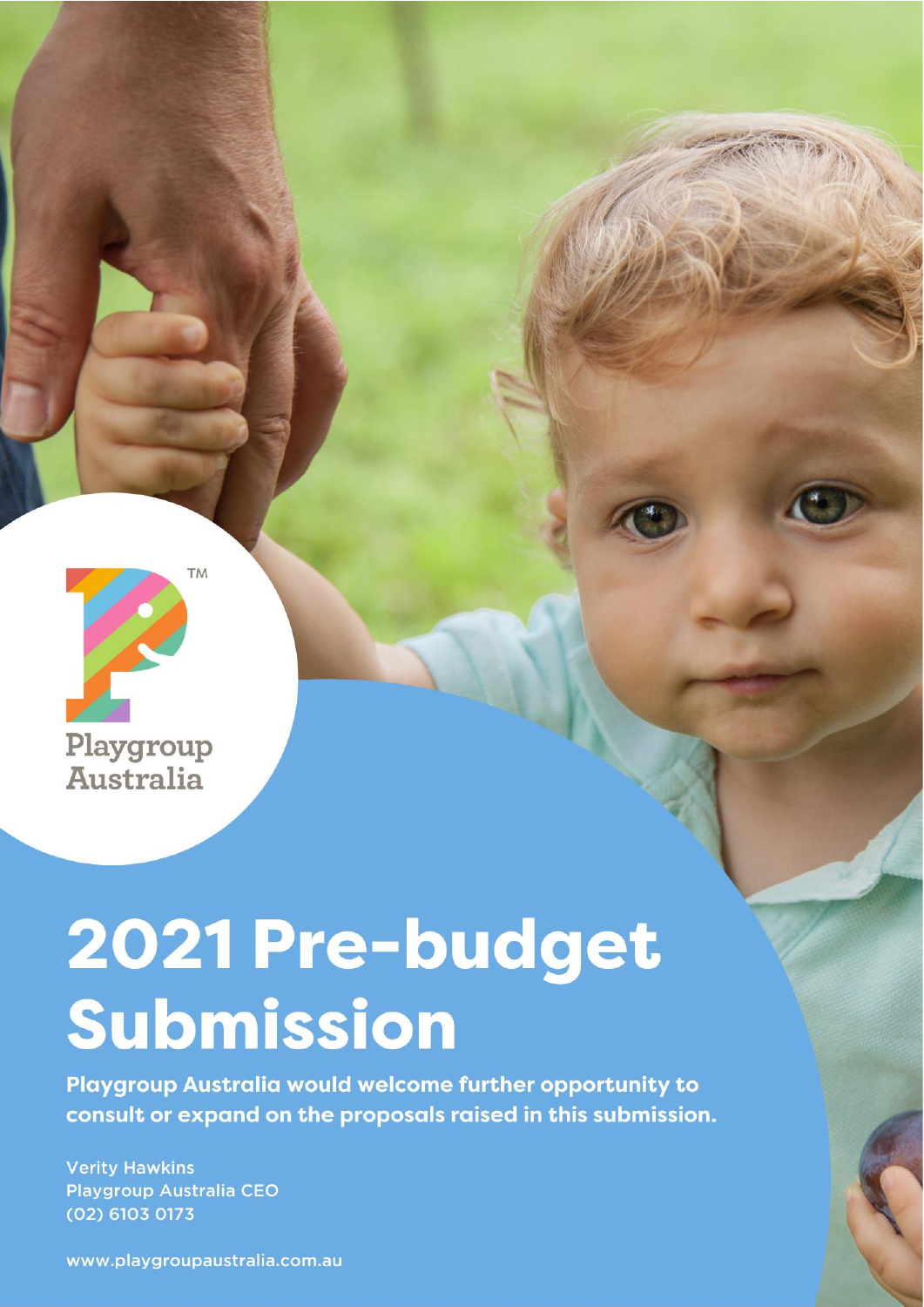## **Executive Summary**

Playgroup Australia and the State and Territory Playgroup Organisations support more than 8,000 playgroups for families with children from birth to five years old. These playgroups engage over 230,000 families nationally, making playgroup one of Australia's largest social movements.

Feedback from families and independent research has confirmed the wide-reaching benefits of playgroups. Participation in playgroup helps connect children and parents to their broader community, provides the opportunity for parents and caregivers to overcome isolation by engaging in supportive peer networks, and to connects families with local community services.

The flexible, responsive nature of playgroups allows this to be a truly universal service for all families. Most families engage in community playgroups, run entirely by volunteers, while other more vulnerable children and their families access targeted playgroups supported by professional staff and facilitators that respond to their specific needs.

The COVID-19 pandemic has highlighted the importance of playgroups for our communities. Focusing on innovation and responsiveness, playgroups have adapted their delivery models to maintain social connections. Through a range of online mediums, including live and pre-recorded virtual playgroup events, videos, downloadable resources and social media engagement, playgroup has continued to provide community and social connection during times of isolation.

Playgroup Australia is currently funded by the Australian Government through the Department of Social Services (DSS) to a total of \$7.3M per annum. This includes \$5.8M for Community Playgroups and \$1.5M for PlayConnect supported playgroups. This represents less than one percent of DSS Families and Community Grant Funding for 2019-20.

The DSS commitment to continued funding of the Community Playgroup program for the next five years under the current Children and Parenting Service grant program will enable Playgroup Australia and State and Territory Playgroup Organisations to continue to grow and develop community supports for all families. However, while this allows Playgroup Australia to meet the needs of most Australian families, the needs of our most vulnerable and disadvantaged remain unmet. Through this submission, Playgroup Australia calls on government to continue funding, and extend, our PlayConnect supported playgroups to meet the needs of these families by:

- 1. Sustaining PlayConnect, an evidence-based early intervention program for families with children with Autism Spectrum Disorder (ASD) or ASD-like characteristics. **\$6.8m over 4 years.**
- 2. Extending the PlayConnect model to reach many more families with children with Autism Spectrum Disorder (ASD) or ASD-like characteristics nationally. **\$6.7m over 4 years**
- 3. Diversifying the PlayConnect model to reach families with children with other disabilities and developmental delay. **\$6.7m over 4 years**

We ask that government consider our funding proposal and enable playgroups to continue develop familyfocused supports, research, and outreach to contribute strongly to multiple government objectives.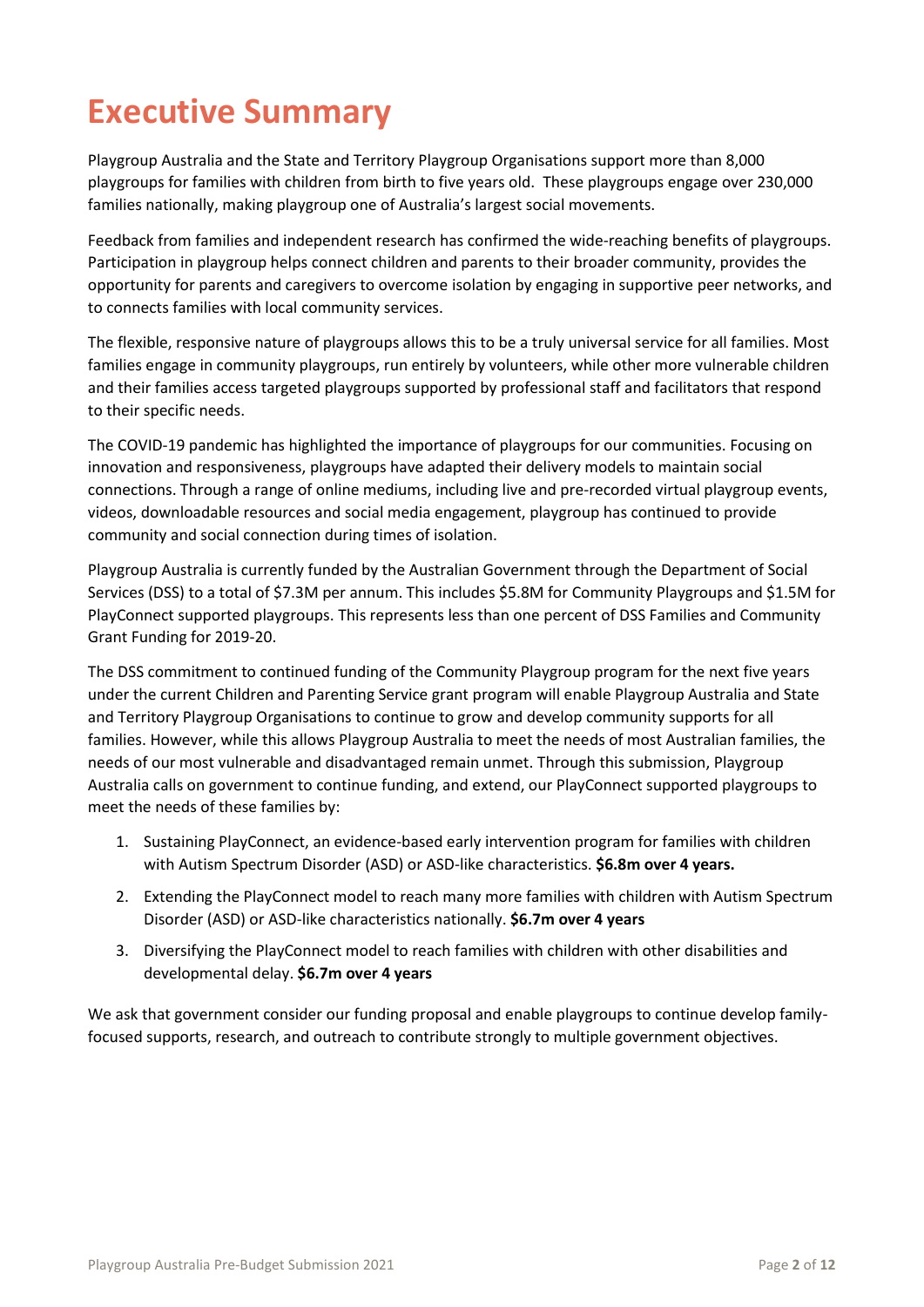# **Introduction**

#### *Who is Playgroup Australia?*

Playgroup Australia is the national representative body for playgroup organisations. We are the leading voice for families with children learning through play. Playgroup Australia was established to support and connect the playgroup community. Our Members are the playgroup organisations in each State and Territory.

#### *What is playgroup?*

Playgroup is a social space where families come together within their community on a regular basis. While every playgroup is unique, all have the same intent: to offer open ended early child and family-focused experiences outside of the home; and to break down social barriers and isolation.

For nearly 50 years, playgroups have been a fundamental community building block, creating vital social networks, or villages, in which children, parents, grandparents and caregivers can play together, share knowledge and experiences, connect, and grow stronger as a community.

The flexible, responsive nature of playgroups allows this to be a truly universal service for all families. Community playgroups serve the majority of families and are often a child's first learning experience outside the home. More intensively supported playgroups serve an early intervention purpose for families with children with complex needs or those from vulnerable backgrounds. These specialist playgroups provide important support and capacity-building for parents, caregivers, and the broader community.

Playgroup supports all families across the spectrum of need and vulnerability; and builds resilience, community connection and preparedness for school. Playgroup enables local connections between families, parent-to-parent support, volunteerism, and community cohesion and development. Playgroups help develop resilient children and communities and build capacity in parents to support child and family wellbeing in the vital early years.

#### *Playgroup in challenging times*

The unprecedented challenges of 2020 have highlighted the responsiveness of playgroups, and our importance within communities. Playgroups have demonstrated the ability to be flexible and innovative in our virtual response to bushfires, floods, and the COVID-19 pandemic.

Despite the challenges, we saw families and communities celebrate and support each other. Together, we dug deep to restore and stand resilient together and responded to social distancing guidance with innovative solutions to stay connected.

Playgroup

**Australia** 

#### **Parent Quote**

I recently joined my local playgroup after months of barely taking them out of the house. I love having a safe place to go with my kids where they can just be kids. They are able to have fun and interact with other kids and after the impact COVID has had on everyone's mental state in recent months, I find that so important. I can't wait to help organize other fun events where my kids can participate in all the fun messy play activities.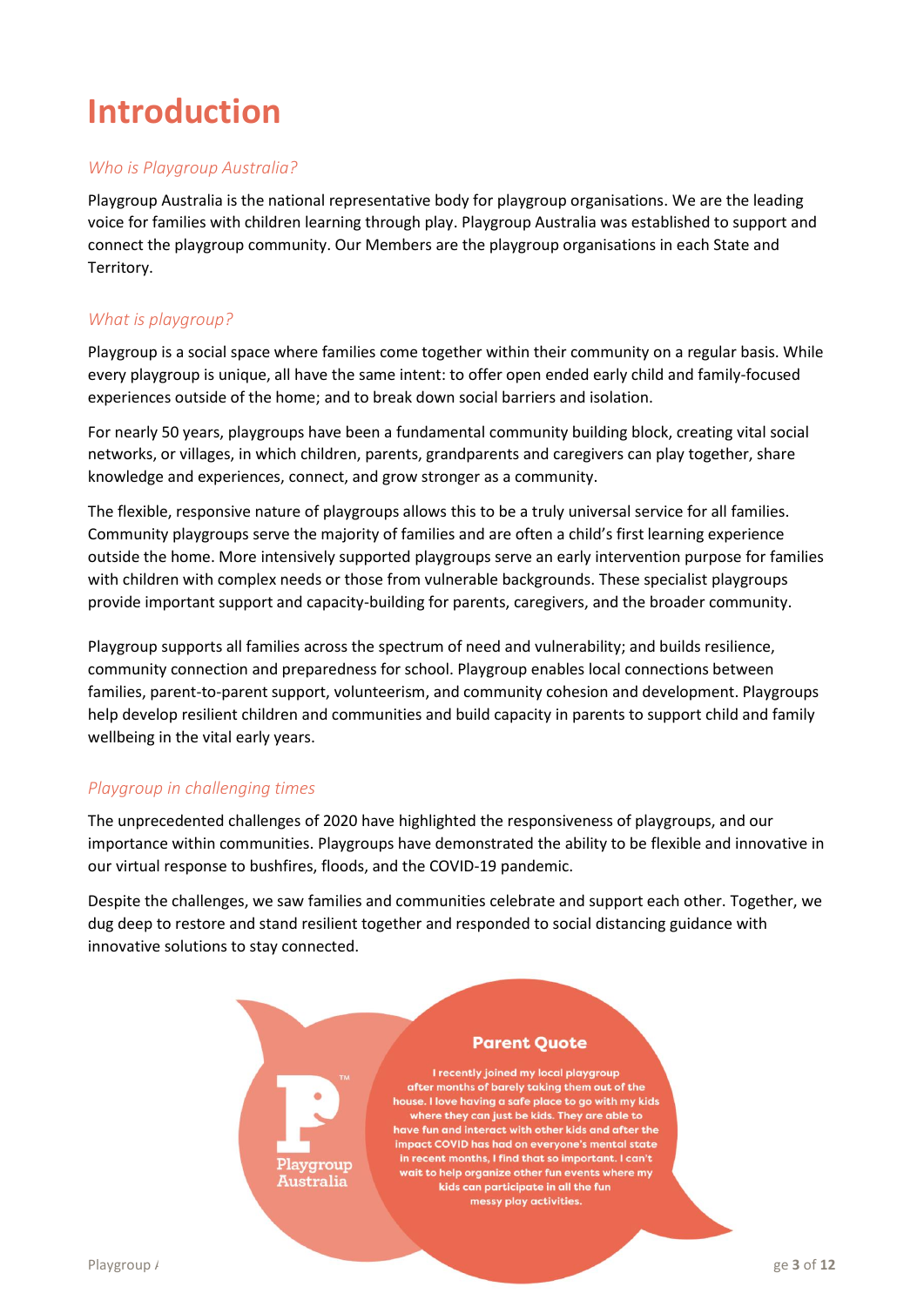"Playgroup At Home" virtual playgroups brought routine and inspiration to parents and caregivers, encouraging play at home through live and pre-recorded virtual playgroup events, videos, downloadable resources, and social media communities.

93%

of families found resources and engagements supported play at home.

38,825

Playgroup at Home Facebook Followers.

of survey participants said they would recommend Playgroup at Home to a friend.



COVID safe activity and sanitation kits were offered, and play books and posters were available online.



Local Playgroup at Home Facebook communities supported families to stay connected and support each other with at home activities and inspiration.



State and Territory Playgroup Organisations were in contact with their playgroups during lockdown.

Given the target age of playgroup participants, many of these children and families did not stand to benefit from the significant investment made to support them online through other mediums, such as the huge investment made in online education resources for school-aged children. Playgroup resources met the gap for a particularly vulnerable group of children and families.

#### *Why are playgroups important?*

The evidence clearly recognises that children thrive in supportive environments and through rich play experiences with others. It also tells us parental confidence and wellbeing is improved by connection with others who share similar situations. Further, this evidence is clear that families and communities are strengthened through inclusive engagements, including playgroups.

Families themselves tell us playgroup participation creates experiences between children, parents/caregivers, and families to enjoy fun, meaningful, and significant moments. We know this results in improved mental wellbeing and have has positive effects on children's learning and development, as well as parental confidence and parenting skill. Playgroups strengthen communities and form a unique and important support for families with young children.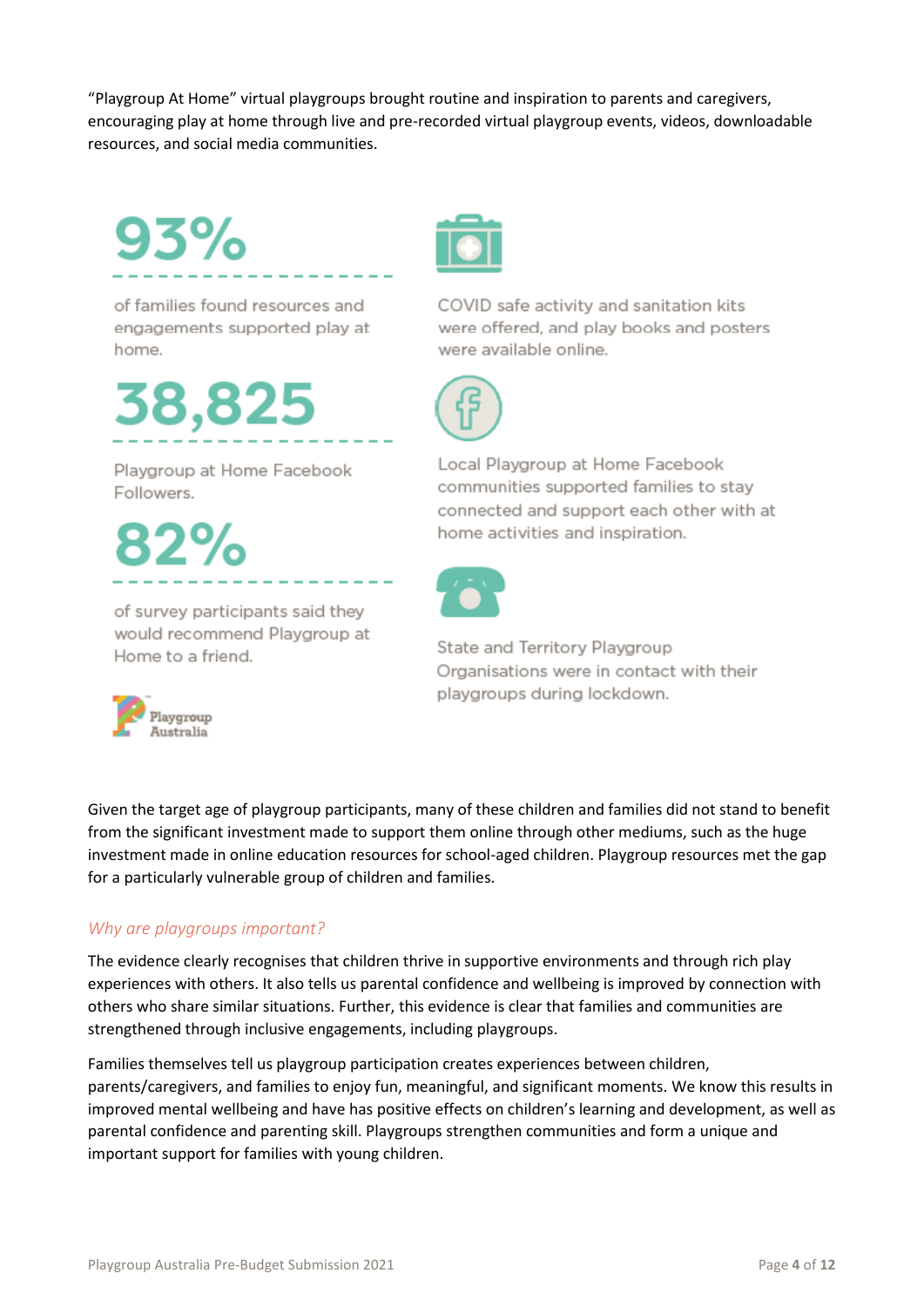The benefits of playgroup are vast, and extend to children, parents and caregivers, and communities.

#### For children:

- Provides opportunities for play and social engagement
- Improves performance of children on all Australian Early Development Census (AEDC) measurements including physical, social, emotional, language communication and cognitive development (Gregory et al, 2016)
- Increases children's readiness for school (Sincovich et al, 2019).

#### For parents and caregivers:

- Builds parental confidence and knowledge about the benefits of play based learning (McLean, 2020)
- Improves parental outcomes, particularly for vulnerable and disadvantaged families (Hancock et al, 2015).

#### For communities:

- Builds community capacity by increasing levels of community trust (McShane et al, 2016)
- Fosters social capital in communities through interaction, social networks, and cohesion, vital for mental health promotion in communities (Strange et al, 2016).

In addition to the direct contributions to outcomes for children, families and communities, playgroup also contributes to a broad range of outcomes prioritised by many government policies and strategies. This includes a range of health strategies (including mental and physical health for both adults and children), early education outcomes, and family and community wellbeing priorities.

These contributions ensure a high return on investment for Government and make playgroups a vastly effective government expenditure. In independent cost benefit analysis of playgroup undertaken in 2019 found that "every dollar invested in Community Playgroups across Australia, delivers \$3.60 in benefits" (Daly et al, 2019).

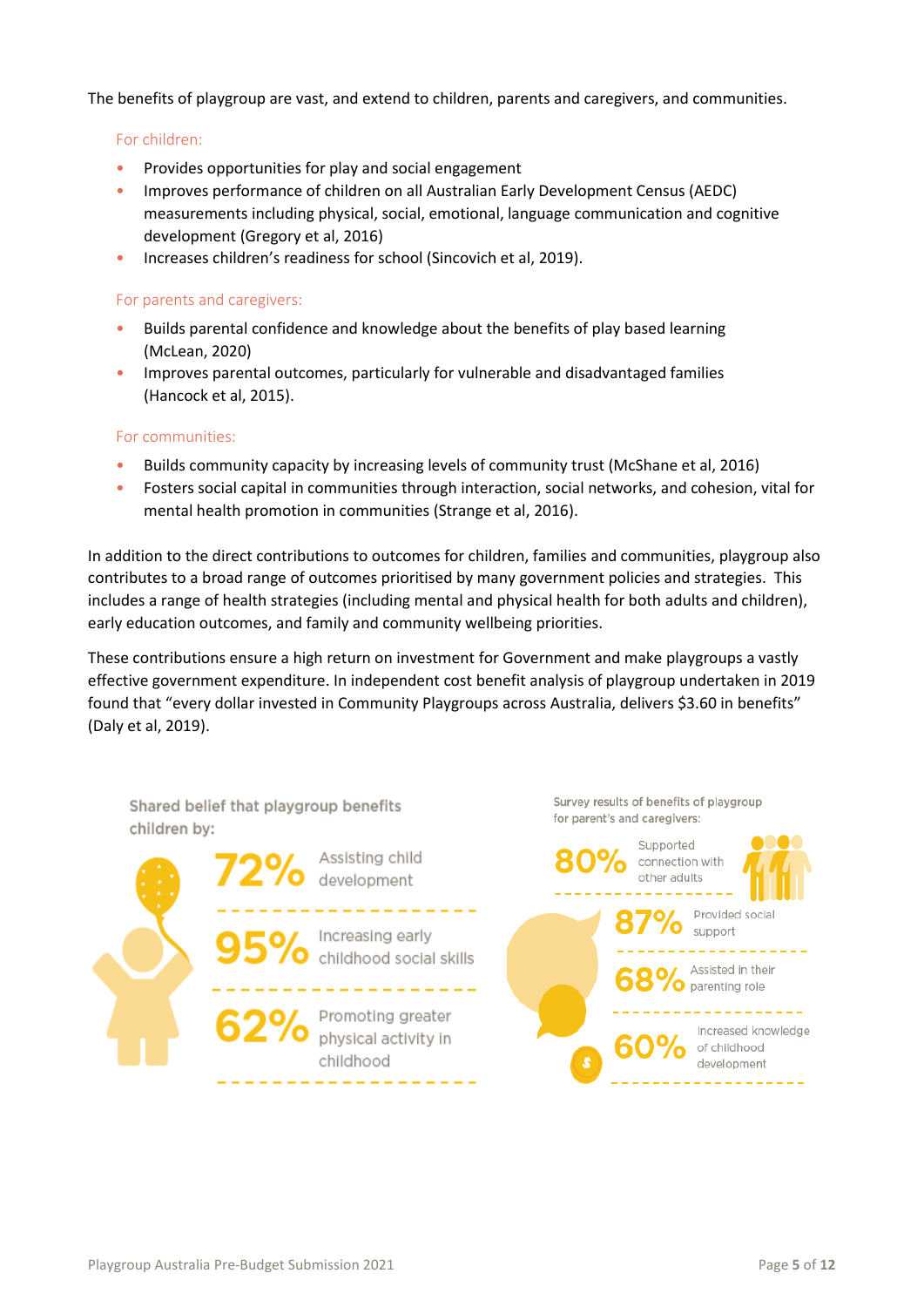# **Funding Proposals**

#### *Context*

In November 2020, the Commonwealth Government announced a five-year renewal of funding for community playgroups to be delivered under the Children and Parenting Support (CaPS) program. Playgroup Australia is delighted to see the value of community playgroups recognised and we acknowledge the funding stability this brings. This funding will allow playgroup programs to reach many thousands of families across the country.

**This submission proposes the funding of additional program streams to ensure that playgroups reach the most vulnerable members of our communities, particularly those with disability whose needs are not currently met through the NDIS or existing Playgroup funding, and those facing socio-economic disadvantage.** These proposals reflect different community needs and government policy goals. All are aimed at developing family-focused supports that will contribute to multiple government objectives for relatively small outlays.

Additionally, Playgroup Australia is strongly committed to further developing intergenerational playgroups, where parents and caregivers with young children attend playgroup sessions with older people in aged care settings. The model captured the public's imagination after the airing of the award-winning *Old People's Homes for Four-Year-Old's* documentary series on ABC TV + iView in August-September 2019. However, recognising the impact of COVID-19 restrictions, Playgroup Australia has suspended its goal to expand this program in 2021. We hope to bring a budget proposal forward to government in 2022.

### **1. Sustain the PlayConnect program**

Playgroup Australia recommend that the government continue funding the existing PlayConnect program which plays a critical role in bridging an existing service gap.

**\$6.8m over four years.**

PlayConnect Supported Playgroups are an evidence-based program for families with children on the Autism Spectrum (ASD), or who have behaviours that may be of concern. The program is coordinated nationally by Playgroup Australia and delivered by State and Territory Playgroup Organisations.

The current program complements other services by providing a soft entry point for families before diagnosis or assessment, and before potential NDIS entry, including Early Childhood Early Intervention (ECEI) partners. **The discontinuation of PlayConnect funding would considerably reduce accessible family support and early intervention for very young children with ASD and ASD-like characteristics,** in and outside of the NDIS**.** 

**Playgroup Australia seeks the continued funding of the PlayConnect program for the coming four years to a total value of \$6.8m.** This includes the current levels of funding plus 1.5% annual indexation.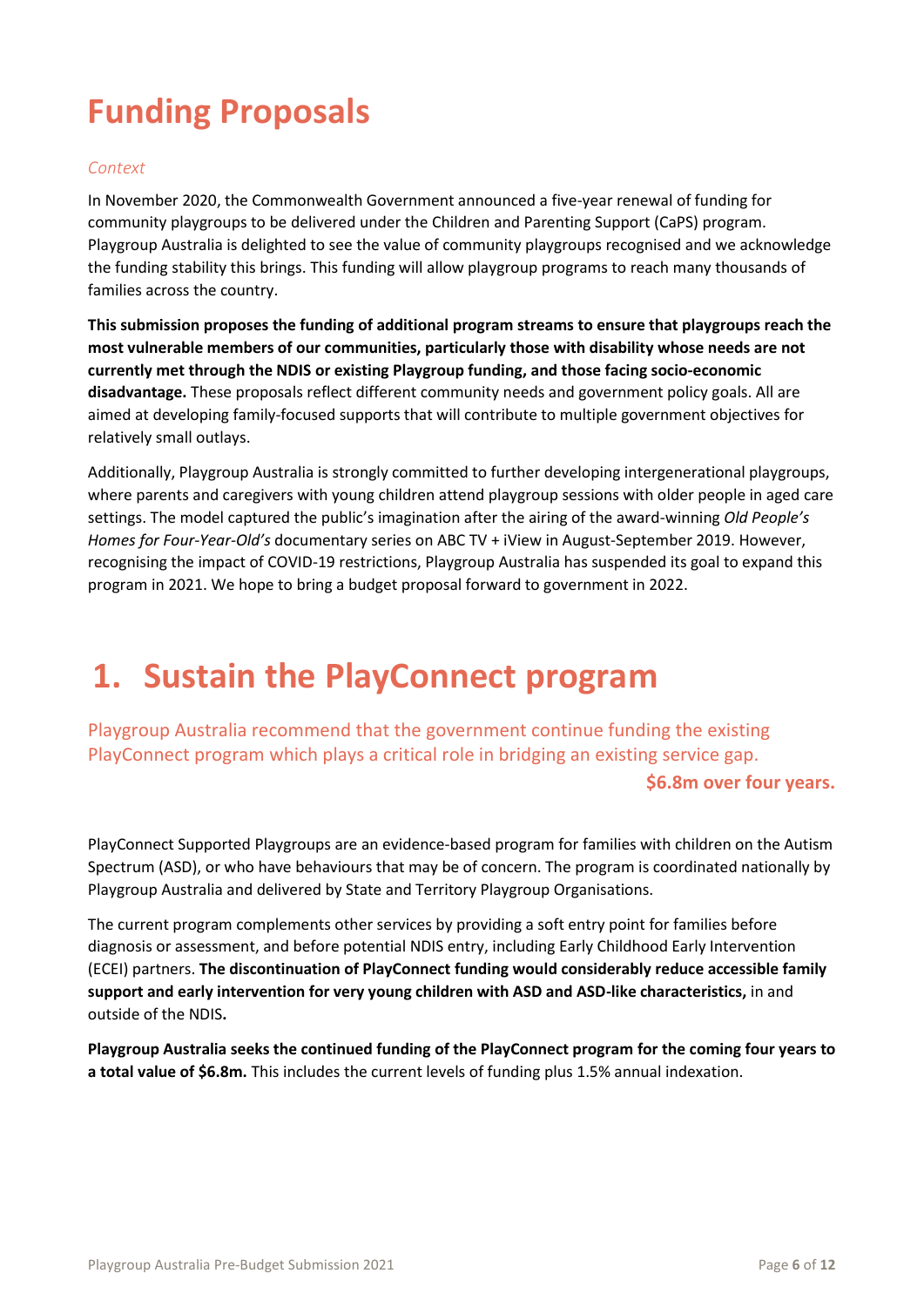#### *Benefits of PlayConnect*

PlayConnect offers multiple benefits for children, families, and communities. An independent evaluation of the program conducted by the Australian Research Alliance for Children and Youth (ARACY) in 2020 found consistent high levels of satisfaction with PlayConnect, and that it successfully provided participants with:

- Information and referrals (soft entry into other services)
- Better confidence in parenting
- Better management of their child's behaviour, resulting in increased engagement with their community
- The opportunity for peer engagement with other families
- The opportunity for their child to play and interact with other children
- A safe and non-judgmental space

#### *Background*

Funded since 2008, PlayConnect currently receives \$1.5 million per annum to support the delivery of 42 facilitated PlayConnect playgroups nationwide. Annually, these groups reach approximately 400 families, parents and caregivers, over 400 children, and 100 siblings. Approximately 50% of groups are delivered in rural or remote communities, and well over a third of the families we support are from culturally or linguistically diverse or Indigenous backgrounds. The number of families supported by the program is almost quadruple the contractual obligations of the program and has clearly demonstrated value for money.

While the program was initially slated for transition to the NDIS, PlayConnect does not neatly fit within the current NDIS remit. Many of the families accessing PlayConnect have not yet accessed ECEI partner organisations, are currently under-going assessment, or are otherwise ineligible for NDIS funding. Furthermore, the program provides whole of family supports that are not typically funded under the NDIS, which instead focuses on the individual. As such, PlayConnect addresses both a current gap within the disability service system by meeting needs of families outside of the NDIS, and provides additional family support not able to be purchased with an NDIS plan.

At this stage funding for the PlayConnect program is due to terminate in June 2021. To date there has been no indication of whether the program will be refunded into the future, or where this funding may come from. PlayConnect is one of several programs that had been established through the Helping Children with Autism and Better Start programs that currently face this uncertainty. Other affected programs include Early Days parent workshops. Such programs fill a critical function of providing support and information to families while they are on the pathway to diagnosis and prior to NDIS journey or to accessing other supports. Playgroup Australia strongly endorses the continued funding of all these programs.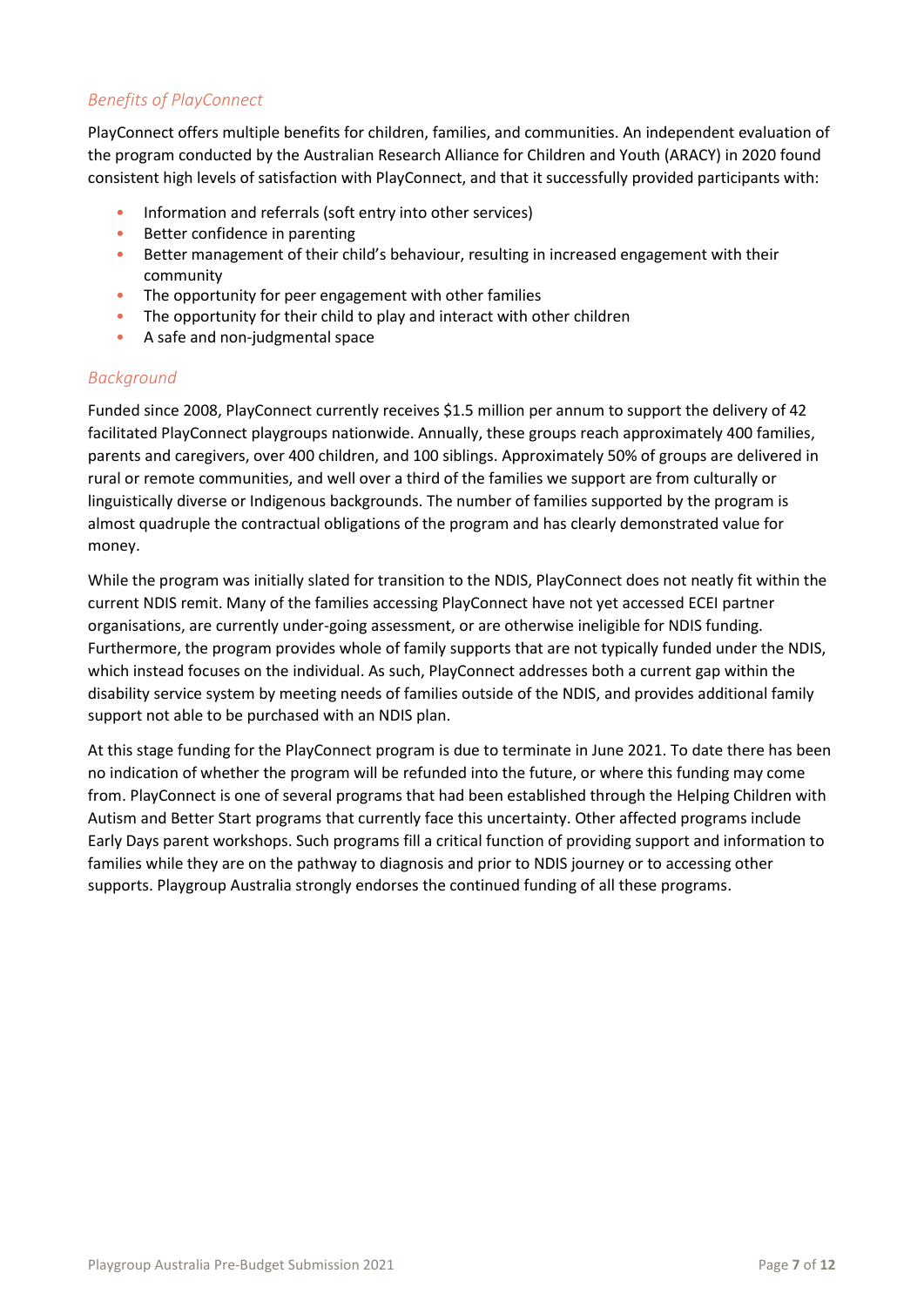# **2. Expand the PlayConnect Program**

Playgroup Australia proposes the expansion of the PlayConnect program to deliver additional playgroups for families with children with Autism Spectrum Disorder or similar characteristics, in locations where demand and capacity to deliver have been identified. **\$6.7m over four years**

Playgroup Australia propose an expansion of the existing PlayConnect program to meet identified need. **We seek an additional \$6.7m over four years to fund the scaled implementation of an additional 55 PlayConnect groups nationally**. This will significantly increase our capacity to deliver services to families with children on the Autism Spectrum or with similar behavioural characteristics**.**

An internal needs assessment has reflected a community demand for, and organisational capacity to deliver a significantly greater number of PlayConnect groups nationally. This assessment included a review of: local level of disability, specifically the prevalence of Autism Spectrum Disorder; availability of local services and service partners; availability and experience of playgroup staff; community demand; and location of existing sites.

Our assessment identified 55 additional sites for PlayConnect implementation, more than half in regional locations and two in remote locations, where there is both demand and capacity. We propose a scaled implementation of new groups in each of these sites over four years. Effectively, this would result in the ongoing implementation of 97 PlayConnect across all jurisdictions, metro to remote locations by 2025. This would allow us to reach a minimum of 500 additional families in identified locations and complement existing PlayConnect sites. This rollout would be delivered in consultation and partnership with Community Leaders and Elders, the Department of Social Services (DSS) and the NDIS.

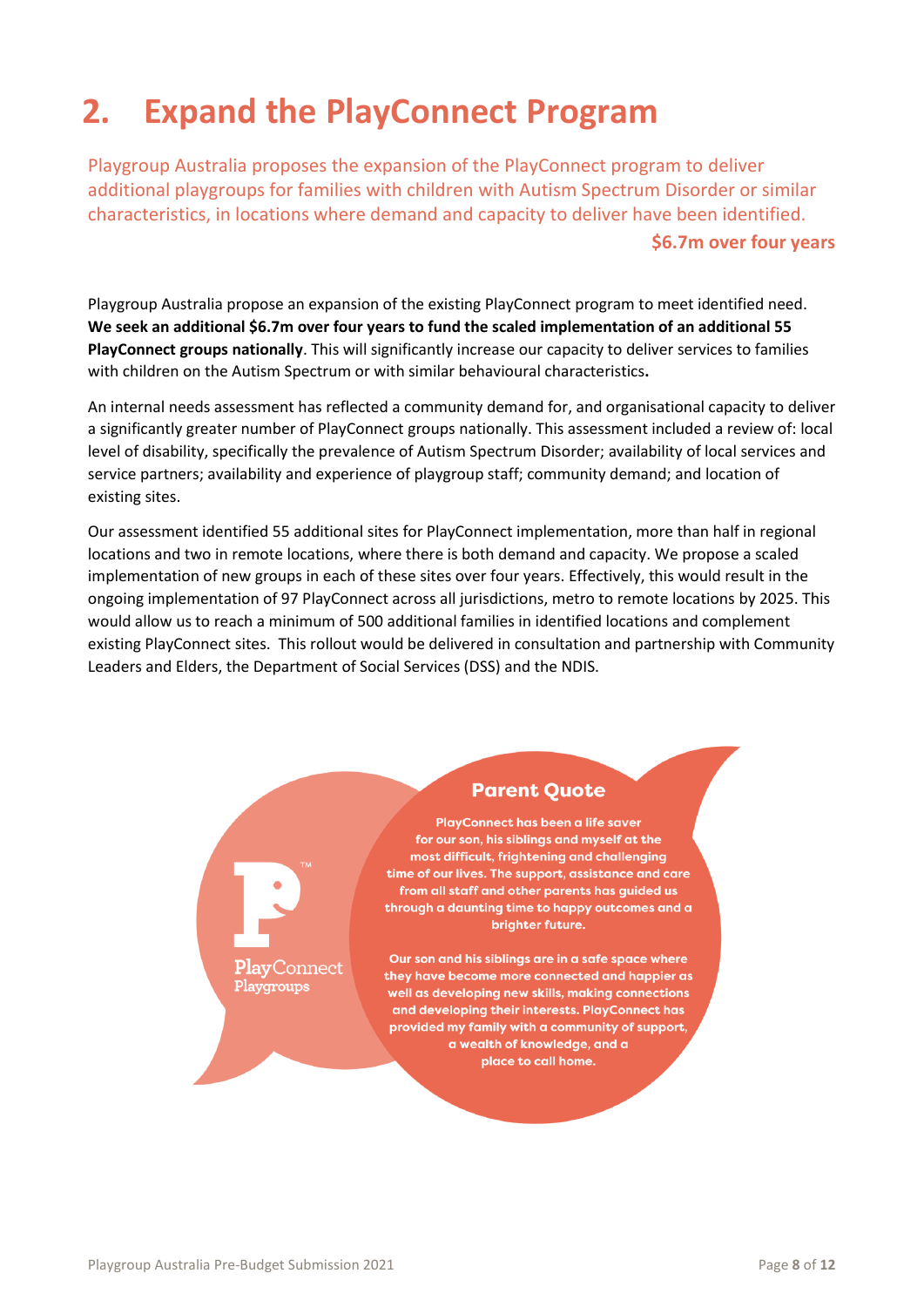# **3. Diversify the PlayConnect Program**

Playgroup Australia further recommends the diversification of the PlayConnect program to develop and implement a supported playgroup program for families with children with other disabilities and developmental delay, in locations where demand and capacity to deliver have been identified.

#### **\$6.7m over four years**

The PlayConnect model of delivery has proven highly successful in providing support to vulnerable families navigating often complex diagnoses, and often multiple layers of vulnerability. We propose the diversification of this program to provide supported playgroups for families with children impacted by other disabilities or developmental delay. **We seek an additional \$6.7m over four years to fund the scaled implementation of 55 new playgroups** based upon the PlayConnect model**.** 

In addition to call for greater PlayConnect presence, the internal review process outlined clearly indicated a strong demand for supported programs catering to the needs of other families living with disability. Families of children with intellectual impairment, as well as sensory, physical, and genetic disabilities, report their children often have limited opportunities to play and interact with peers in a mainstream setting, and they themselves face challenges with parenting confidence, accessing appropriate information and support, and feelings of social isolation.

To meet this demand, Playgroup Australia propose the scaled national implementation of an adapted PlayConnect program for families with children with disabilities other than Autism Spectrum Disorder. Many of these families report they have not yet engaged with their local ECEI partner organisations or have been found ineligible for NDIS funding. Those that are currently working with the NDIS report a need for whole of family, community supports, that are not typically funded under the NDIS. A diversified supported playgroup model would provide potential pathways to build readiness to engage both in disability and in mainstream services.

### **Summary**

While a recent commitment by the Commonwealth for five years continued funding will enable Playgroup to continue to grow and develop community supports for families, **Playgroup Australia call for a further funding commitment for supported program models targeting vulnerable and disadvantaged families**.

Through this submission, we call on Government to support Playgroup Australia to support children, families, and communities through:

- 1. **Sustaining PlayConnect for families with children with Autism Spectrum Disorder (ASD) or ASDlike characteristics, to the total value of \$6.8m over 4 years**. This would support the sustained delivery of 42 PlayConnect groups nationally, reaching over 400 families with children on the Autism spectrum nationally.
- 2. **Expanding the PlayConnect program to allow for the scaled implementation of 55 new PlayConnect groups nationally, to the total value of \$6.7m over 4 years**. This funding would more than double the existing PlayConnect network, reaching a minimum of 500 additional families across the country.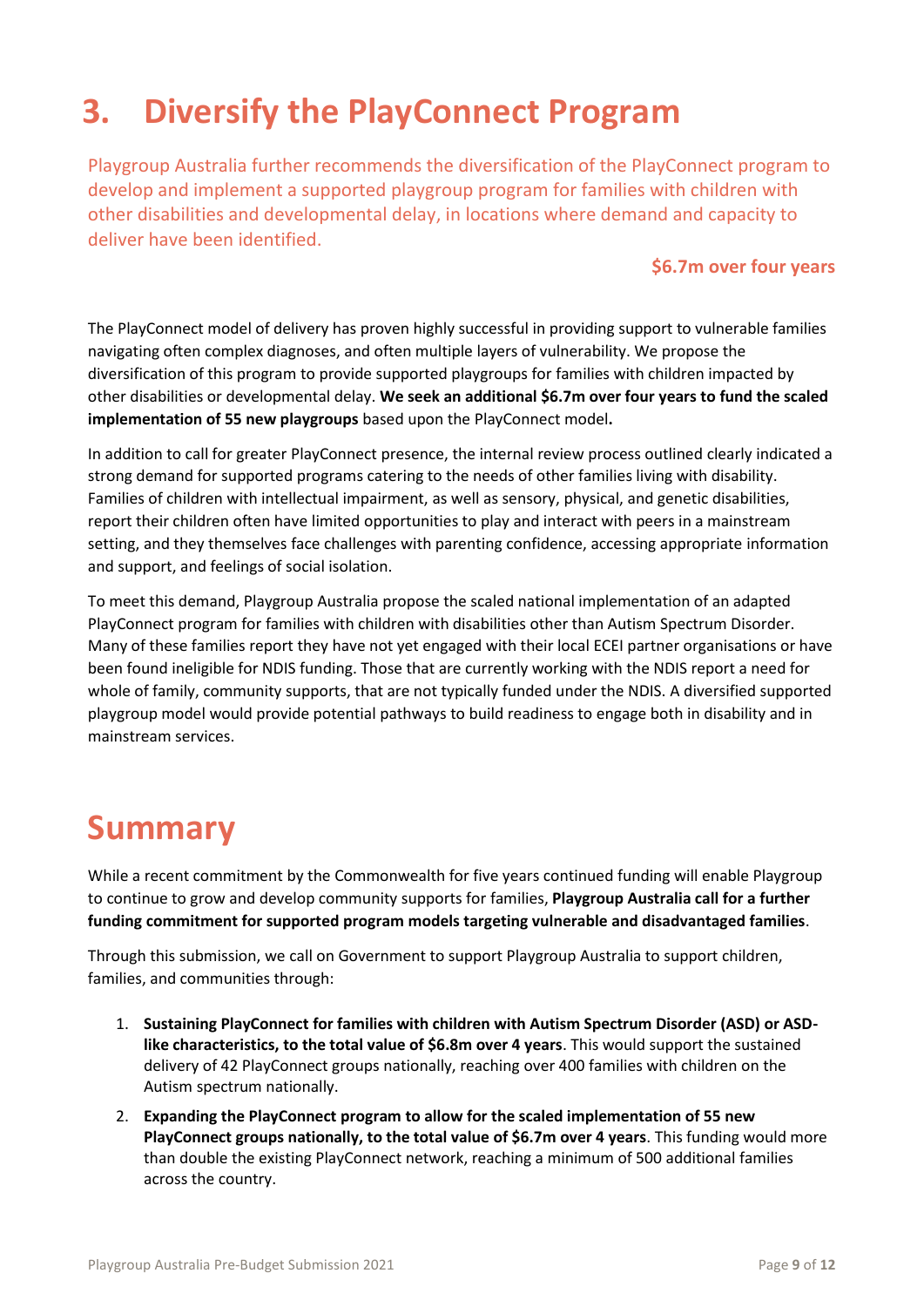3. **A diversification of the existing PlayConnect program to fund 55 new supported playgroups for families with children impacted by other disabilities, to the total value of \$6.7m over 4 years**. This funding would allow for the support of a minimum of 500 additional vulnerable families.

We ask that you consider this proposal and enable playgroups to continue to grow and develop familyfocused supports using proven delivery models, as well as building the evidence and research base to contribute strongly to multiple government objectives and return on investment.

### **Concluding Statement**

In addition to the asks outlined above, in partnership with our sector colleagues, Playgroup Australia supports budget action through implementation of a new Nation-Building Commitment to ensure children thrive. We support a budget that promotes progress against the following five outcomes:

- 1. Continue the National Cabinet. This mechanism has been highly effective in driving timely decisions that promote economic stimulus and public health.
- 2. Elevate of the wellbeing and prosperity of children and young people with increased investment in infrastructure for children and young people, including specific place-based play areas for children of all ages. Especially the very young and those with disabilities.
- 3. Implement an "Every Child Support Guarantee" to ensure that every child will have access to quality childcare and early learning, education and health services, and a decent home and family income.
- 4. Invest in the six key strategies for every child to start school ready to learn; health, early learning experiences, safe housing and basics of living, positive identity, and culture, valued, children participating and having a say in their future. (Every Child & ARACY (2020))
- 5. Report annually on a Prosperous Children Report Card. This would feature wellbeing targets for children and young people alongside GDP as a measure of progress and guide to investment.

We call on government to maximise this opportunity to build back Australian communities with economic and program infrastructure that significantly improves the resilience and quality of life for all children and families. For playgroups across Australia, this investment includes supporting councils and other providers of community infrastructure to establish more place-based spaces where families can gather, play and build community connection in a safe and nurturing environment. For the sector more broadly, this includes adequate funding of programs and initiatives that promote the interests and wellbeing of families and children, including the refunding of programs that had been established through the Helping Children with Autism and Better Start programs, such as the Early Days workshops, slated for transition into the NDIS.

For further information, please refer budget data outlined below, as well as supporting references. We invite you to visit our website to see how playgroups contributed to families and communities and encourage you to download our *[2019-2020 Annual Report](https://playgroupaustralia.org.au/resource/2020-annual-report/)*.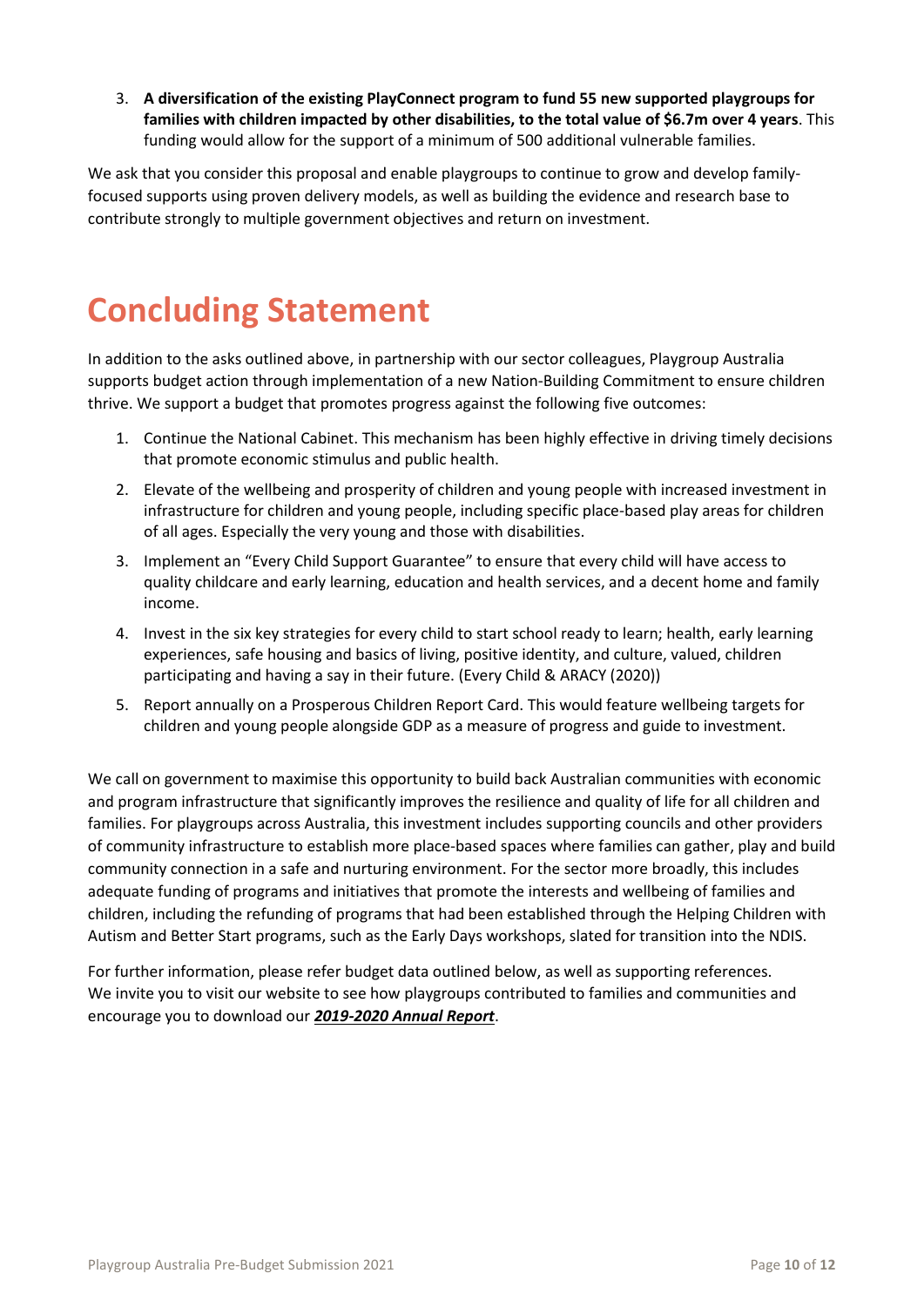### **Budget Data**

| <b>Budget year</b> | Number of<br>groups | Cost, including CPI<br>increase (\$000) |
|--------------------|---------------------|-----------------------------------------|
| Year 1             | 42                  | \$1,657                                 |
| Year 2             | 42                  | \$1,690                                 |
| Year 3             | 42                  | \$1,724                                 |
| Year 4             | 42                  | \$1,759                                 |
| Total              |                     | \$6,830                                 |

#### *1. Sustain the PlayConnect Program: Breakdown of budget proposal*

*NB. These amounts build the ERO decision into the base amounts after 2021 and include an annual 1.5% indexation.*

#### *2. PlayConnect Expansion: Breakdown of budget proposal*

| <b>Budget year</b> | Number of<br>groups | <b>Cost, including CPI</b><br>increase (\$000) |
|--------------------|---------------------|------------------------------------------------|
| Year 1             | 11                  | \$664                                          |
| Year 2             | 27                  | \$1,471                                        |
| Year 3             | 43                  | \$2,098                                        |
| Year 4             | 55                  | \$2,513                                        |
| Total              |                     | \$6,746                                        |

*NB. This budget proposal has a higher average price per group than the current program. This reflects the costs of establishing groups in regional and remote locations. Currently, it costs approximately \$34,000 to operate a metropolitan group, but this rises to \$62,000 for remote groups, almost entirely due to increased staff travel time. Future years could have reduced costs as regional and remote staff would be employed and trained to further increase community capacity.*

#### *3. PlayConnect Diversification: Breakdown of budget proposal*

| <b>Budget year</b> | Number of<br>groups | <b>Cost, including CPI</b><br>increase (\$000) |
|--------------------|---------------------|------------------------------------------------|
| Year 1             | 11                  | \$664                                          |
| Year 2             | 27                  | \$1,471                                        |
| Year 3             | 43                  | \$2,098                                        |
| Year 4             | 55                  | \$2,513                                        |
| <b>Total</b>       |                     | \$6,746                                        |

*NB. As above, this budget proposal has a higher average price per group than the current program. This reflects the costs of establishing groups in regional and remote locations.*